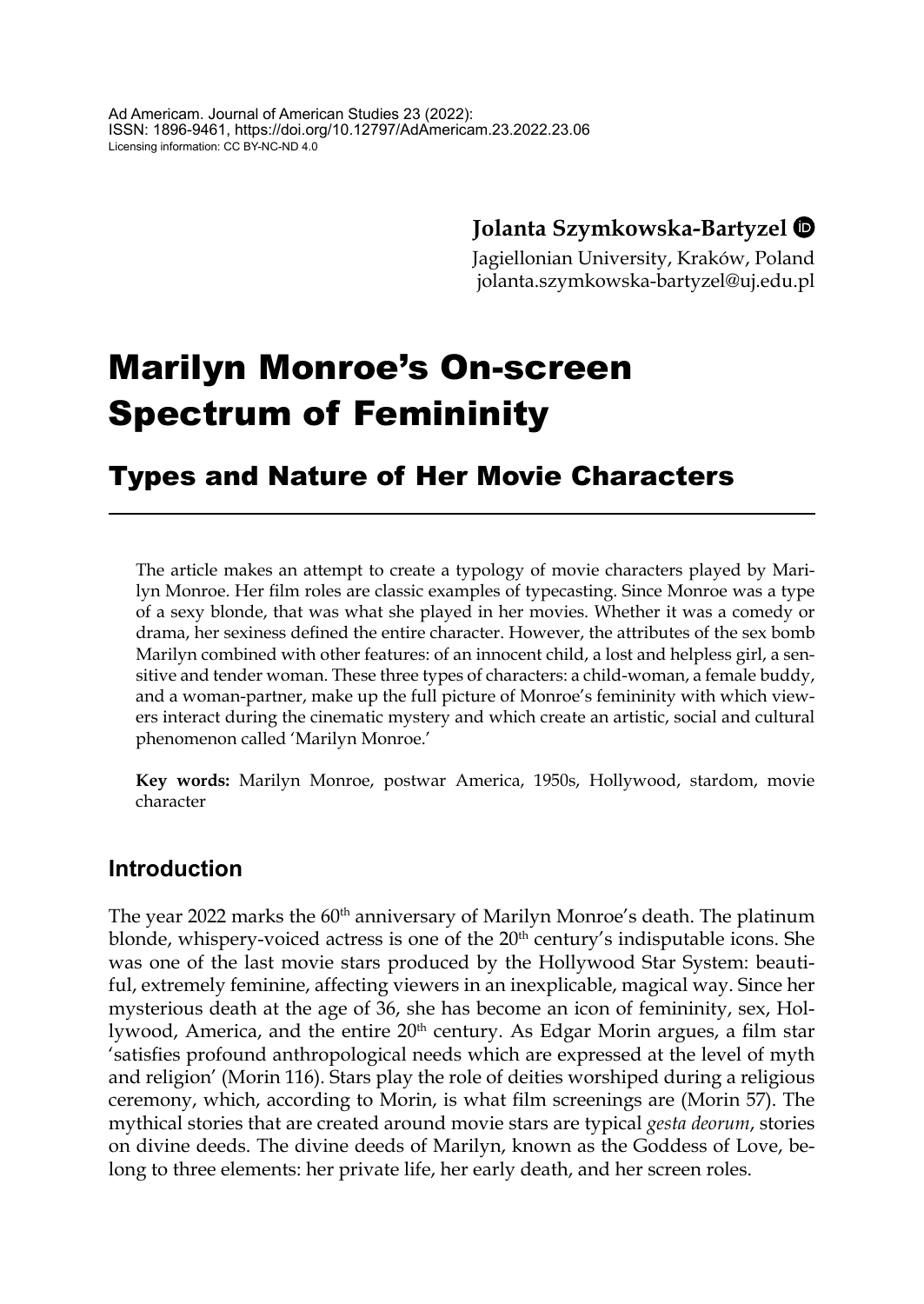This text makes an attempt to categorize the types of film characters played by Monroe. After all, it is these characters that are mainly responsible for creating the eternal myth of the star, as her screen incarnations are the only visible, widely available form of her as a deity and the only one in which this deity is worshiped during the cinematic mystery. It was through film creations that the star presented her appearance and personality; and, in turn, these specific characteristics of the star were a close match of the needs of the cinema audience, shaped by the moral and cultural changes of the society she lived in. Monroe's film creations reflected the morality and cultural practices of the 1950s America: a peaceful and prosperous country before the assassinations of JFK, and the Vietnam War.

However, before we discuss the three types of characters played by Marilyn, characters which built the full spectrum of on-screen femininity represented by her, it is necessary to mention a film character that does not fit into any of the types listed above and discussed below but whose appearance established a clear turning point in the reign of a new type of femininity in American cinema. The character is Rose Loomis, the heroine of *Niagara* (1953), a thriller directed by Henry Hathaway. The script of the film is based on the old pattern of the eternal triangle: the wife has a lover and together they plan to kill her husband, who, however, sees through their evil intentions and murders them both.

Marilyn played the role of the evil but passionate wife Rose Loomis. It was her first major role, despite she had already made 18 films in Hollywood and was the No.1 sex symbol and 'the hottest thing in Hollywood,' as reported in the American press. Rose is neither complicated nor mysterious. Her intentions are easy to see, but her sexuality overshadows everything in the movie; eluding a scenario that predicted a sneaky vamp, instead a sex bomb appears on the screen. According to Andre Bazin, the director constructed 'a system of more complex erotic allusions and metaphors' around his protagonist. As a result, Monroe appears to be nude whether she has a nightgown, a dress or a sheet on (Bazin 65). Rose's exuberant sexuality is also exposed through special cinematographic treatments that show her face, body or the famous cakewalk from an appropriate perspective. Rose's amorality is punished. The destiny that enters into her life with a new love and a plan to kill her husband ends with her own death. However, she dies only as femme fatale, because Rose as sex bomb remains in everyone's memory.

*Niagara* is the only movie in which a character portrayed by Marilyn dies. It is a very symbolic death, too: a vamp has died—but the sexy blonde lives on. Never again would Monroe play the evil-hearted woman. Her bodily perfection would be harmonized with spiritual purity. Her beauty did not fit the role of the femme fatale, which is why she tried to be so ostentatiously sensual in *Niagara*. As a result, Rose Loomis as performed by her became a parody of the femme fatale, a transgressive type of femininity that said goodbye to the old patterns and at the same time ostentatiously presented new ones. In the portrait of Rose, the vamp is dominated by the sex bomb, a dangerous and amoral woman is defeated by the beautiful one.

Monroe undoubtedly introduced and promoted a certain type of femininity through the characters she played. Marjorie Rosen suggests that she created a universal type of femininity, a type of Everywoman: beautiful, sensitive, attainable. She managed to do so because her appearance contradicted her personality. She had very strong, sex-appealing looks, but was very fragile and vulnerable on the inside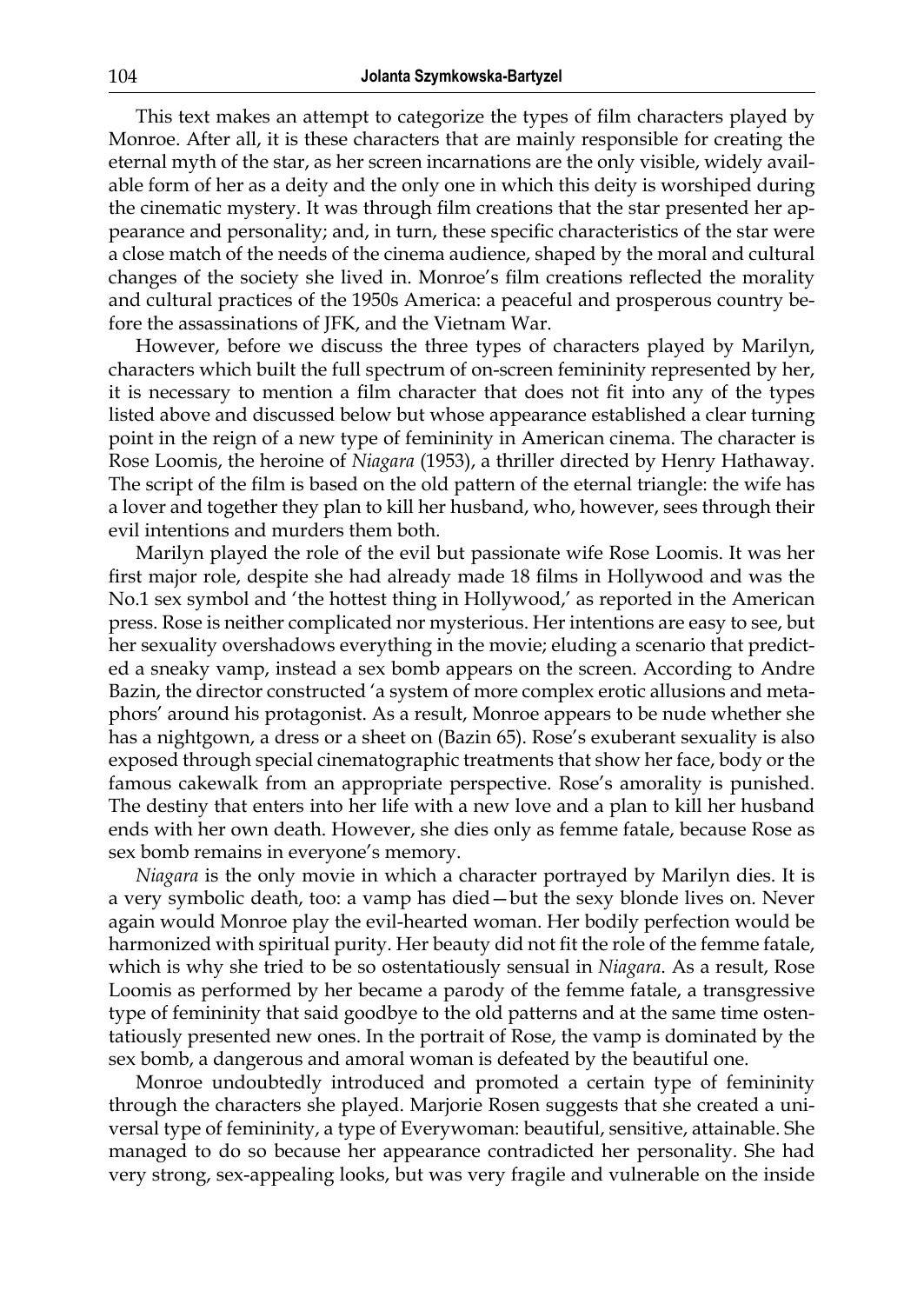(Rosen 270). In the 1950's, according to Richard Dyer, Monroe became 'virtually a household name for sex' (Dyer 21). For Americans, the most important thing was Marilyn's physicality, her voluptuous curves, blonde hair, dreamy eyes and red lips that only seemingly corresponded to her subtle personality.

Today, we see in Monroe above all a tender soul mismatched to the times and culture she lived in. Her film roles are classic examples of typecasting. Since she was the type of the sexy blonde, that was what she played in her movies. Whether it was a comedy or drama, her 'platinum sex-explosion' (Capote 226) defined the entire character. However, the attributes of the sex-bomb-Marilyn combined with other features: of an innocent child, a lost and helpless girl, a sensitive and tender woman.

#### **Type 1. A Child-Woman as a Variant of a Dumb Blonde: A Perfect Product of the 1950s**

Playing one and the same character throughout their careers is a fate that befell all the classic Hollywood stars. As Siegfried Kracauer argues in his theory of film, 'The typical Hollywood star resembles the non-actor in that he acts out a standing character identical with his own or at least developed from it, frequently with the aid of makeup and publicity experts. As with any real-life figure on the screen, his presence in a film points beyond the film. He affects the audience not just because of his fitness for this or that role but for being or seeming to be a particular kind of person—a person who exists independently of any part he enacts in a universe outside the cinema. The Hollywood star imposes the screen image of his physique, the real or a stylized one, and all that this physique implies and connotes on every role he creates… The late Humphrey Bogart invariably drew on Humphrey Bogart whether he impersonated a sailor, a private "eye," or a night club owner' (Kracauer 99-100).

In line with this rule, Marilyn Monroe drew on Marilyn Monroe, regardless of whether she was a dancer, secretary or a young divorcee. On the other hand, the range of figures played by actors is determined by the actor's appearance, which implies the personality or intellectual potential of these characters. So who can a sexy blonde play if not a dumb blonde?

This grotesque type of woman was created by Derryl F. Zanuck, the boss of 20th Century Fox, who, according to the legend confirmed by his biographer Mel Gussow, adored dazzling girls (Gussow 173-4). The careers of many of his studio's stars began in Zanuck's bedroom. It was he who launched Juliette Greco, Alice Faye, and Betty Grable in the 1940s and 1950s. Marilyn took the place of the last one.

The first B movie characters Monroe played did not have much to say. They attracted the audience with their looks, body, alluring, sexy way of moving and lack of intelligence. A typical example is a cameo role in the comedy with the Marx brothers titled *Love Happy* (1950), in which Marilyn plays the client of detective Sam Grunin (Groucho Marx). Her entire screen appearance lasts less than a minute. She enters Grunion's office and says, 'Some men are following me.' To which the detective replies, 'Really? I don't know why.' He also moves his eyebrow significantly, because of the famous swinging hips, the so-called Marilyn cakewalk. It was obvious that the way she entered the office was a thousand times more important than the way she spoke her one and only line.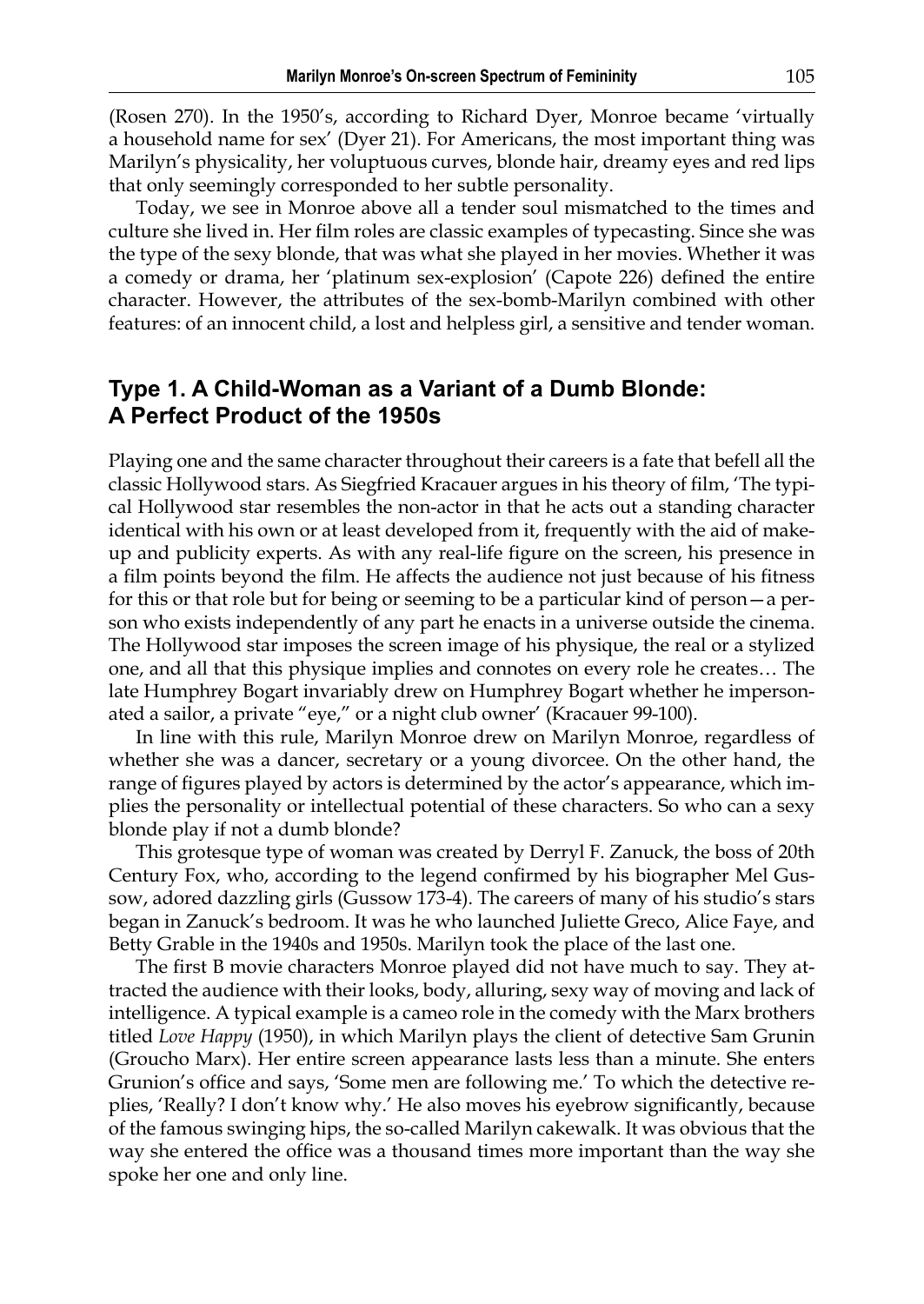She was allowed to say little in her next two films, too, which were otherwise outstanding Hollywood productions where she appeared thanks to John Hyde's patronage. In John Huston's *Asphalt Jungle*, Monroe played Angela, an old gangster's mistress (due to the Hays Code, she was called a 'niece'), whose main occupation involved laying on the sofa in a very tight jumpsuit. Likewise, Miss Claudia Caswell, the character of Joseph Mankiewicz's masterpiece *All About Eve* (1950), hardly says anything in the movie. She appears on the screen from time to time, wearing a not particularly intelligent smile but very elegant dresses, every inch of which emphasize Marilyn's lushness. The great success of Edmund Goulding's *We Are Not Married* (1952), in which Marilyn plays a young wife who competes in beauty contests against her husband's will, showed that the demand for sexy and silly blondes was very high and that comedy was a genre that could expose both sex appeal and fatuousness in a harmless yet expressive way.

This observation was skillfully used by Howard Hawks, who combined Marilyn's extraordinary eroticism with the naivety and simplicity of a child, thus creating the type of femininity that had been longed for in America for years. In one actress, the childlike innocence of Mary Pickford got combined with the mature shapes of Mae West. Importantly, this type harmonized with Marilyn's beauty perfectly; when she later played silly blondes, she did not remain silent, but acted and spoke lines that stood in contradiction to her appearance. Monroe had played girls more childish than their looks would suggest before. This was the case in Phil Karlson's *Ladies of the Chorus* (1948), in which she performed her first famous hit *Every Baby Needs a Da Da Daddy*, or in the aforementioned *Asphalt Jungle*, where Angela talks with the spontaneity of a little girl about the holiday she wants to go on with her 'uncle.'

For Hawks, the character of the dumb blonde, whose appearance of a sex bomb is combined with an infantile mind and mentality, seemed particularly alluring and he used it in his comedy *Monkey Business* (1952). The main character of the movie is Barnaby Fulton (Cary Grant), a typical absent-minded scientist who works on the elixir of youth. One day, Fulton drinks his elixir by mistake, which causes him to experience a sudden rush of youthful vigor. He begins to act like a teenager: he wears crazy outfits, buys a sports car and embarks on a madcap escapade with his boss's secretary Lois Laurel, played by Marilyn Monroe. Lois is no good as a secretary—she confuses things, breaks equipment and is a terrible typist—but she is a perfect partner for the rejuvenated doctor who enjoys childish pranks. At the same time, she remains a physically mature woman. When Fulton's wife (Ginger Rogers) reproaches her husband for his enthusiasm for Lois, he explains:

'She is a half-infant.'

'Not that half that's visible,' Mrs Fulton comments dryly.

The personality of the child-woman is presented even more fully in Hawks's next movie *Gentlemen Prefer Blondes* (1953), an adaptation of the stage musical based on Anita Loos's novel. Two showgirls, Lorelei (Monroe) and Dorothy (Jane Russell), sail to Paris, where Lorelei plans to wed Gus Esmond (Tommy Noonan), a gullible upper-class, nerd. The girls are *pursued by a private detective hired by Esmond's* disapproving *and suspicious* family*.* Loreleiseems very flighty, unreasonable, and silly. She also seems to be, like the previous characters played by Marilyn, very naive and childish. But these are only appearances: Lorelei has a soft spot for diamonds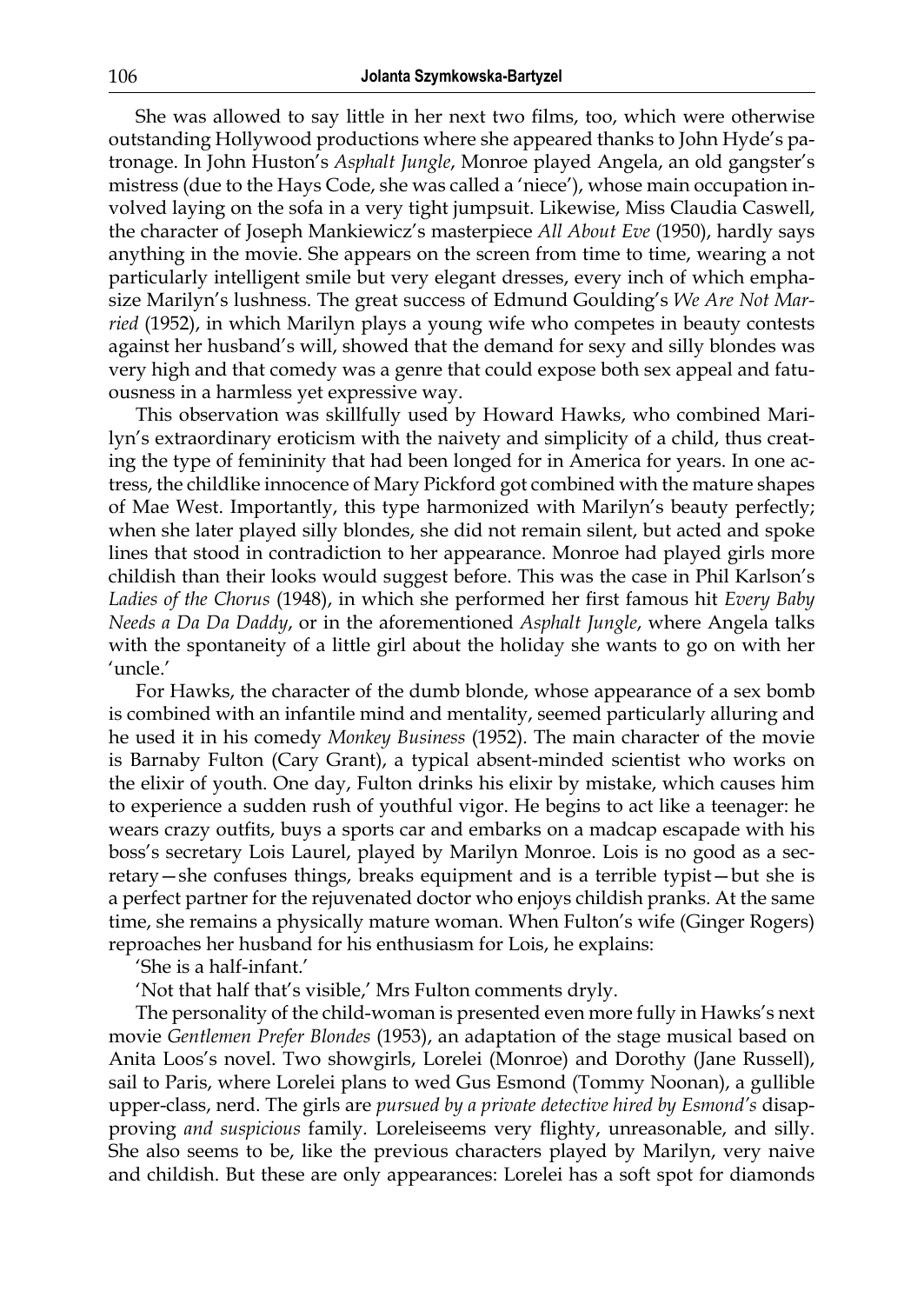and believes that catching a rich husband is the only way for a woman to live a safe and prosperous life. She thinks like a real gold digger, and as far as finances go she is very reasonable and practical, but not at all mercenary. Lorelei's attitude is best characterized by her conversation with Gus's distrustful father, who decides to protect his son at all costs:

'So you admit that all what you are after is his money?' Edmond senior asks.

'No, I don't. Aren't you funny? Don't you know that a man being rich is like a woman being pretty. You might not marry a girl only because she is pretty. But, my goodness, doesn't it help? If you had a daughter, wouldn't you rather she didn't marry a poor man? You wanted the most wonderful things in the world to be very happy but why is it wrong for me to want those things?'

'They told me you are stupid, but you don't sound stupid to me,' notes Mr Esmond, somewhat perplexed.

'I can be smart when it is important,' Lorelei replies.

This conversation shows remarkable logic in her thinking. She is not a classic gold digger, she likes Gus and she also likes diamonds, and she sees nothing wrong with combining the good with the useful. Lorelei's common sense replaces any deficiency in her intellect or education.

Besides, this conversation shows another feature of some characters played by Monroe. They are usually quite witty, which means that they are also quite sharp and inventive in verbal humor. Lorelei is witty despite her infantilism and this fact adds a certain piquancy, mystery, and ambiguity to her character: she is stupid, yet intelligent; naive, yet aware of what is important in life; materialist, yet tender and sincere. Other dumb blondes played by Marilyn have a lot in common with Lorelei, although each one is unique in her own way.

Pola Debevoise, one of the protagonists of *How to Marry a Millionaire* (1953), is by far the dumbest of all the dumb blondes created by Marilyn. Audiences and critics referred to her as being 'dumber than dumb' or having her 'foot in her mouth.' Pola has none of the intelligence and cunning of Lorelei, she is always spacey and scatterbrained. In addition, she is myopic but does not put on glasses in the company of men. As a result, she commits a number of *faux pas*: she enthusiastically greets perfect strangers, bumps into closed doors, routinely stumbles, does not recognize the people she is talking to. Pola's character is full of comic counterpoints, which Marilyn interprets excellently. Her appearance—figure, hairstyle and sex appeal—contradicts the conventional representation of the myopic, shy girl; she is ditsy while remaining seductive and full of sexual vibrations.

In 1955, Monroe and her photographer and friend Milton Green founded Marilyn Monroe Production Inc., a film production company. She was, she claimed, bored with the stupid blonde roles. But the character Monroe played in the first movie her company produced was not much different from those imposed on her by the Hollywood studios. *The Prince and the Showgirl* (1956) is an adaptation of Terence Rattinger's play *The Sleeping Prince*, which was a hit in London's West End. The co-producer, director and leading actor was Laurence Olivier. Marilyn plays the musical performer Elsie Marine, while Olivier is Charles, the widower prince regent of a fictional country of Carpathia.

After the show, the prince is introduced to the performers. During Elsie's presentation, 'a shoulder strap of her dress snapped' (Churchwell 234). It's all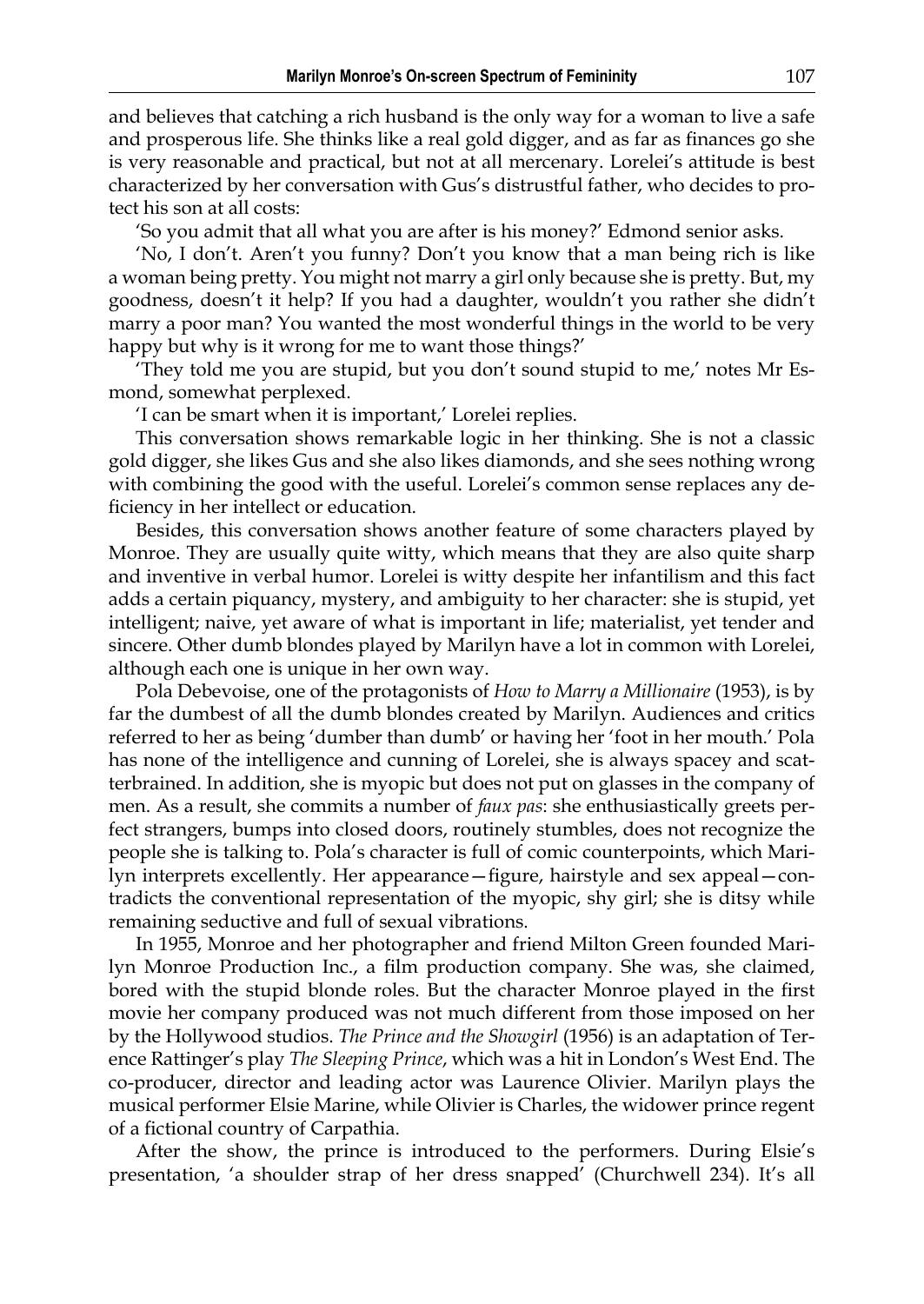absent-mindedness; Elsie is like Pola: scatterbrained, always late, doesn't attend to details, and keeps making blunders. Entering the prince's grand mansion, this simple Milwaukee girl opens her eyes wide and says with genuine admiration: 'That is something!' She moves around like a bull in a china shop, does not know the rules of court etiquette or polite decorum, doesn't understand when to stand and when to sit down. She is helpless as a child. But when she finds out that the meeting to which the prince has invited her is to be an intimate dinner *a deux*, she wants to escape, wishing the prince 'good luck next time, but not with me, of course.' Elsie knows how to give sharp and clever retorts, and intelligently parodies polite decorum of the court: she bows down to the valet, just in case, and mispronounces or sarcastically lengthens aristocratic titles. The character of Elsie combines the traits of Lorelei and Pola. She is witty and intelligent like Lorelei, but clumsy and somewhat naive like Pola. All these characters are linked by the expressive film personality of Marilyn, who consciously uses the attributes of her physicality and undoubted comedy talent.

The child-woman type had a therapeutic effect both on men, who felt more masculine and much wiser around her, and on women, whose fears Marilyn disarmed with her childish grace and kindness. Marilyn's face and voice were naturally childish and innocent while her body was that of a sex bomb. By combining these apparent opposites, Marilyn created the type of child-woman that appealed so well to the American public of the 1950s. First, it was the opposite of the vamps and demanding beauties of previous years. Norman Mailer wrote that the image of Marilyn was 'gorgeous, forgiving, humorous, compliant and tender… she would ask no price. She was not the dark contract of those passionate brunette depths that speak of blood, vows taken for life… no, Marilyn suggested sex might be difficult and dangerous with others but ice cream with her' (Mailer 15). She was a child-woman who offered pleasure without asking for anything in return.

In her bestseller *Marilyn*, Gloria Steinem argues that 'Since most men have experienced female power only in their childhoods, they associate it with a time when they themselves were powerless… That's why male adults, and some females too, experience the presence of a strong woman as a dangerous regression to a time of their own vulnerability and dependence. For men, especially, who are trained to measure manhood and maturity by their distance from the world of women, being forced back to the world for female companionship may be very threatening indeed. A compliant child-woman like Monroe solves this dilemma by offering sex without the power of an adult woman, much less of an equal. As a child herself, she allows men to feel both conquering and protective; to be both dominating and admirable at the same time' (Steinem 14).

Second, the characters played by Marilyn were beautiful, but silly. With them, every man was intelligent, and every woman, even the least attractive, felt more rational. However, Marilyn's dumb blondes have something more: the joy of life and a sense of humor. They are comic characters, and their innate intelligence and remarkable sense of humor make it impossible to interpret them unequivocally.

Finally, by adding to the sexy blonde type the naivety and innocence of a child, Marilyn satisfied the tastes of two-faced American audiences, being as they were puritanical and extremely hedonistic at the same time. In the 1930s, Mae West's frivolity outraged Americans. To counterbalance it, hordes of child stars such as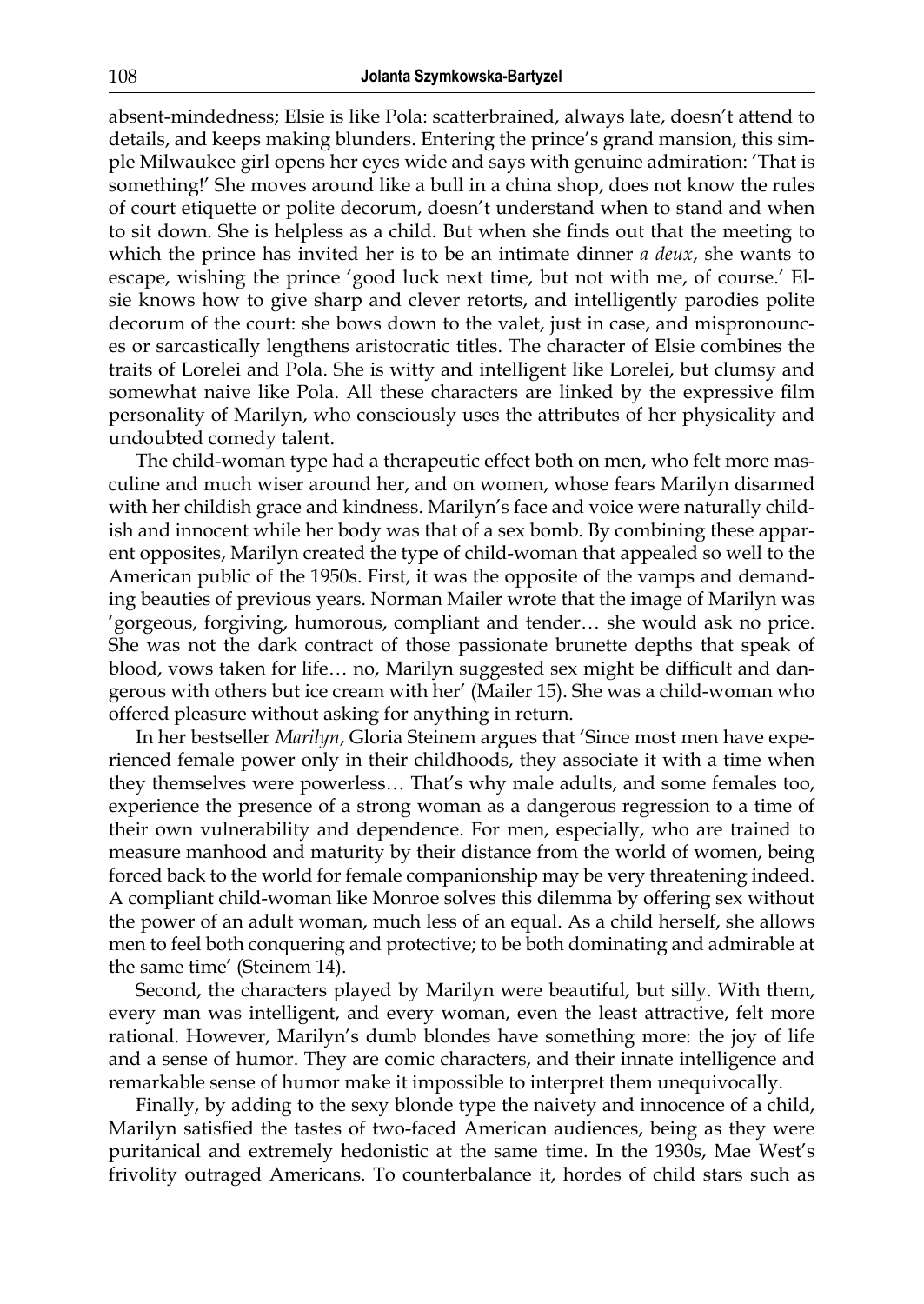Deanna Durbin, Judy Garland, and Shirley Temple were promoted. Hedonic America needed a sex bomb, the Puritan side argued for innocence. Watching the characters played by Marilyn on the screen—Lois, Lorelei or Pola—everyone was satisfied, because even if she behaved in a defiantly sexy way, she did it as if unconsciously, and when she was an innocent child, she displayed her half-stripped shapes and emitted erotic vibrations.

Marilyn's type of child-woman was particularly well suited to tickle a sense of indecency without going beyond moral boundaries. Monroe in these roles is a pornography of the imagination, made sparkling by the efficient technology. The audience liked it, the audience needed it: Marilyn's fancy eroticism was elegant, amusingly exciting, and conflict-free.

Marilyn Monroe—an erotic Baby-Doll, which was what the affluent America of the 1950s needed—was living proof that men prefer blondes and a living instruction on how to marry a millionaire.

## **Type 2. A Female Buddy, Attainable but Lonely, Searching for Acceptance**

The characters of dumb blondes such as Lorelei, Pola or Elsie are like beautiful, wonderfully dressed dolls. They live in imaginary, fairy-tale worlds in the company of men as unreal as themselves. They also experience incredible adventures with millionaires or princes in luxury hotels, mansions, and palaces**.** Marilyn's appearance made it very difficult to imagine her as part of the common man's experience. This was one reason she played entertaining, glamourous girls; another was to keep Marilyn's sex appeal at bay. In her best roles, she mixed her well-thought-out acting tricks with an unawareness of the effects they may cause, as if she did not realize the reactions aroused by her appearance, the way she walked or smiled, 'dumb, childish blonde, innocently unaware of the havoc her sexiness causes around her' (Churchwell 62).

This is how the anonymous character played by Marilyn in Billy Wilder's 1955 movie *The Seven Year Itch* behaves. However, this time the gorgeous blonde girl comes not to a prince or a millionaire, but quite an ordinary man in a gray suit. *The Seven Year Itch* was another movie based on Broadway material. The author of the piece was George Axelrod, who also co-authored the script with Wilder. Tom Ewell and Vanessa Brown starred on Broadway. Tom Ewell was also hired for the lead role in the movie. He plays a New York clerk whose wife is going on vacation to the countryside. The summer in the city is unbearably hot. The heat is exhausting and Richard's head is full of fantasies. A beautiful girl moves into the apartment above. Accidentally, she throws a flowerpot with a tomato bush onto Richard's terrace and he invites her for a drink. This is how their summer adventure begins. It is not entirely clear whether this is a real relationship or only the fantasy of a man tired with work and heat. The Girl Upstairs<sup>1</sup> is the essence of the characters played by Monroe so far. She plays herself and a symbol at the same time. But she is not an unrealistic screen creation, a fairy-tale heroine, or a millionaire's fiancée. She leaves this ideal

Marilyn Monroe is credited as such.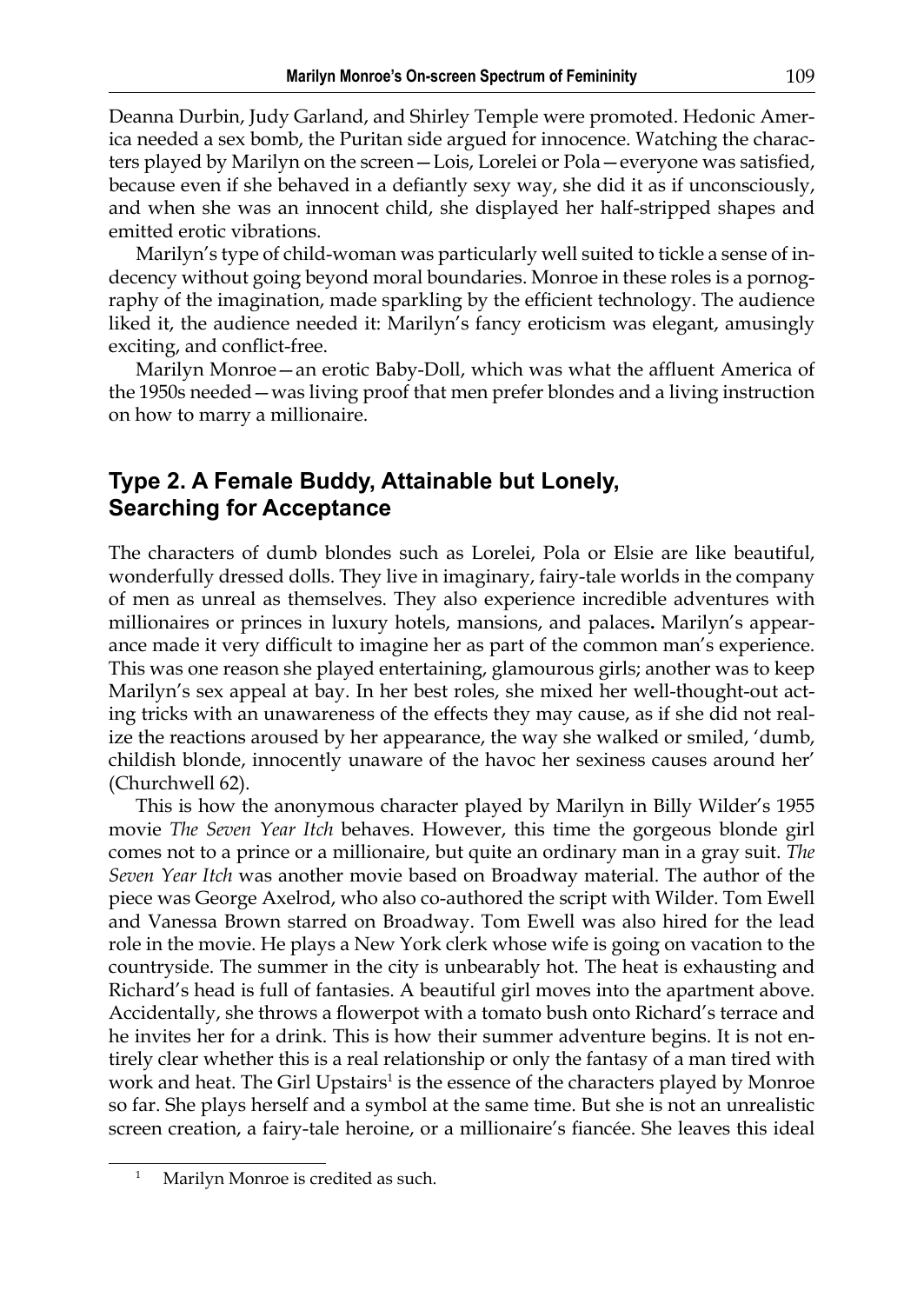but artificial world to live next door to the average American male. She is a simple girl, breaming with extraordinary sex appeal, to be sure, but a girl, not a movie star. She is not glamorous, and does not wear expensive dresses or diamond jewelry but simple summer dresses.

Norman Mailer argues that, with the role of the Girl Upstairs, Marilyn created the perfect product of the Eisenhower era, an innocent American girl who believes in the goods she advertises on TV; she is as simple and healthy as the entire 1950s (Mailer 123). The neighbor affects Richard in a way we are already familiar with: on the one hand, she awakens his senses with her exuberant femininity, and on the other, disarms him with a childish naivety and innocence. When they arrange to have a drink, Richard imagines her to be a vamp, exalted and cold, wearing a tigerprint dress and smoking a cigarette in a long, elegant holder. He dreams that he will impress her with Rachmaninoff, but the Girl comes in candy pink pajamas, talks like a chatterbox asks for a large glass of Martini, and jumps up like a child when she sees the air conditioning. She talks about how she had to call a plumber because her big toe got stuck in the tap while she was taking a bath, and how she was ashamed of the stranger because... she didn't have her nails painted.

When they come home from the cinema in the evening, it is still so hot that the girl asks Richard to let her stay overnight and take advantage of his air conditioning. Obviously, Richard sleeps on the couch.

'You know what?' says the Girl, 'We can do this all summer.'

Unfortunately, Richard cannot make full use of his freedom; tormented by remorse, he imagines that his wife is having an affair with Tom McKenzie. When Tom shows up unexpectedly at Richard's apartment, Richard mentions something about his own flirting and about a blonde in the kitchen:

'I can explain everything! The coffee, the toast, the blonde in the kitchen.'

'What blonde in the kitchen?' Tom asks.

\Wouldn't you like to know! Maybe it's Marilyn Monroe!' triumphantly answers Richard,

So is all this real or a fantasy of a tired, unattractive middle-aged man? Should it be even real, it still does not bother anyone. The friendly relationship between the Girl and Richard makes him realize how important his wife is to him. He decides to leave New York and join his family, but at the same time he feels self-assured because his beautiful neighbor, whose existence is as unreal as her appearance, tells him that he is a wonderful man.

'If I were your wife, I would be jealous of you. Very jealous.'

Richard goes to his wife, and the Girl is again left alone, although it is her who needs care and affection. While Richard wants to literally have the Girl, she wants friendship, understanding, and warmth. Wilder's film takes us deeper into the psyche of a dumb blonde who is as attractive as she is lonely. It's not men who need her, it is she who needs men: not their lust, though, but respect and understanding.

The female buddy character had already appeared in earlier Monroe movies. In 1951, she starred in the comedy *The Love Nest*, directed by Joseph Newman, which tells the story of a young man (Jimmy Scott, played by William Lundigan) who returns from the war to his wife (June Haver). Jimmy is expecting his army friend Bobby to come over to him. Bobby turns out to be a woman who has just left the WACs. Bobby, or Roberta (played by Marilyn Monroe), stays in Jim's house, which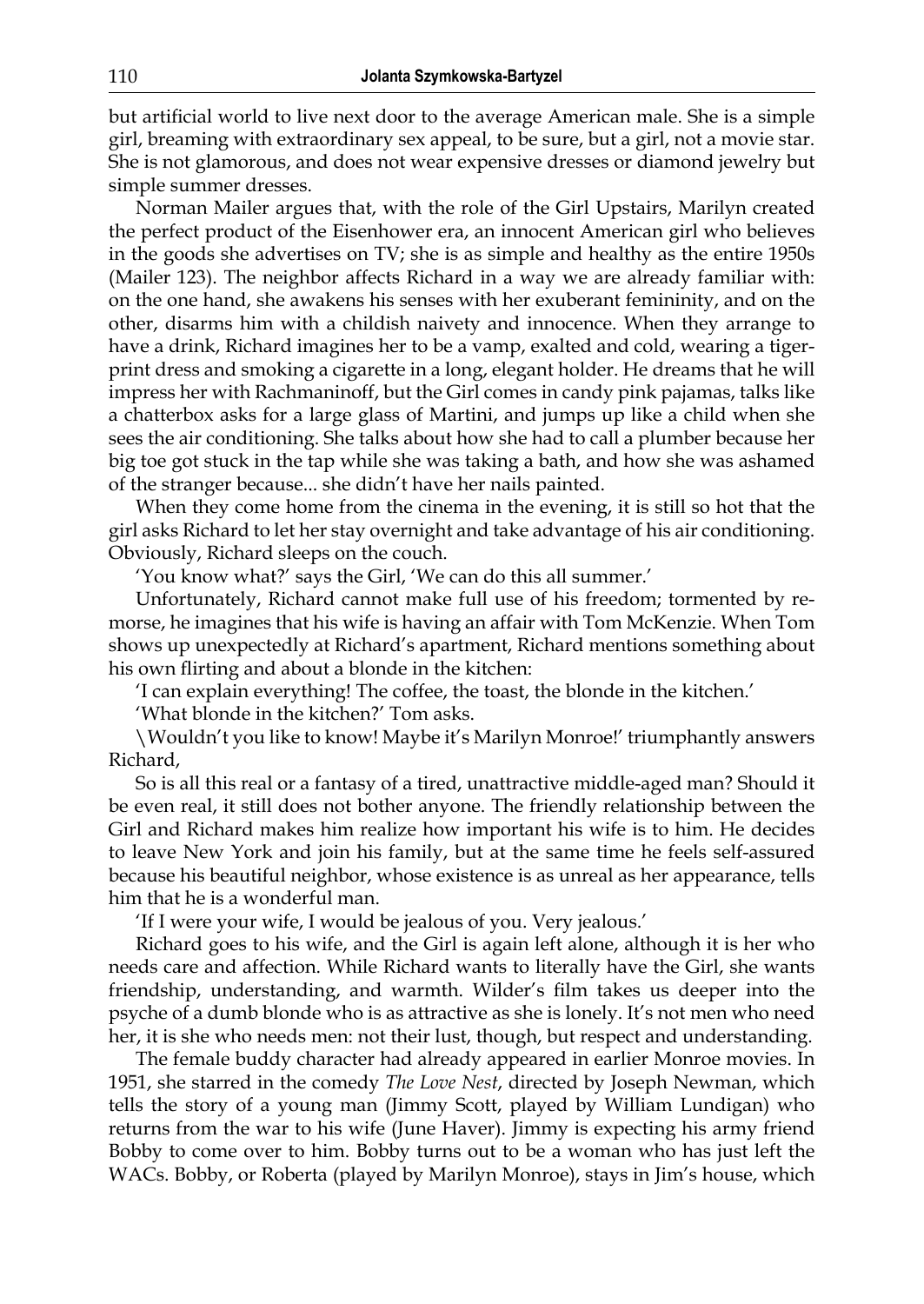does not make his wife happy. But Roberta and Jim share a bond of purely friendly, platonic sympathy. Despite her obvious sex appeal, Jim treats Roberta just like an army buddy. A similar friendship also develops between Lois and Doctor Fulton. The doctor does not see a sexy woman in her, but a great friend and companion of his *adolescent insanity*. Roberta, Lois, and The Girl Upstairs are the characters that the critics called Miss Available, because they are accessible and attainable female buddies, the absolute opposite of the old screen goddesses.

Moreover, the female buddy character is most often combined with another function of the sexy blonde, the role of the third party in the love triangle. Richard Sherman, Jim, and Dr. Fulton are all married. For their wives, the characters played by Marilyn are their rivals. As a 'perfect woman,' Marilyn was also the embodiment of the rival for all the women watching her movies. Wilder combined these two functions in the figure of the Girl Upstairs; the beautiful blonde is looking for friendship and understanding, she wants to be treated as a human being, not as an object of male desire, but on the other hand, only a real and sexual relationship can give her a chance of not being alone.

Finding friendship and acceptance is the goal of many characters played by Marilyn. Truman Capote claims that Monroe is not an appearance, but an attitude towards the world and men: she toils like a laborer to please everyone. Indeed, in most of her movies, the characters played by Monroe struggle to get a man. Lois unsuccessfully flirts with Dr. Fulton, Pola bends over backwards to find a man, Elsie is the first to confess love to the prince and she repeats the confession to him regularly, although he never reciprocates with a similar declaration. However, none of Monroe's characters try harder than Sugar Kane from Wilder's next movie, *Some Like It Hot* (1959).

Sugar Kane is the protagonist of one of the three plots developed in the movie, which is a parody of Hollywood love films with Tony Curtis playing the lover and Monroe his beloved. Wilder uses the gender reassignment theme to comment on cultural stereotypes of male and female social roles imposed by Hollywood. Sugar Kane is, like other characters played by Marilyn, very attractive and sexy, and is also sensitive and silly. She has been wounded so often in her life that, for the sake of psychological comfort, she always has a hip flask with her. Moreover, Sugar suffers from a rather stereotypical weakness for saxophone players who seduce and use her before disappearing into thin air. That is why she says about herself that she is not too bright. She travels to Florida (an archetypal American paradise and habitat of millionaires) to escape the saxophonist's curse and find a stable future at the side of a tycoon. Sugar is not only like other characters played by Marilyn, but also yearns to do the same. By playing with conventions of stereotypes, Wilder shows how the scheme of a sexy but not very bright blonde works. The men she meets do not take her seriously, but rather take advantage of her and disappear. Sugar has come to Florida to end her doom. She wants to be sensible and practical like Lorelei and marry a bag of money, ideally young and bespectacled, that is, looking like Gus Esmond. In this case, it is Sugar who wants to treat men as they treated her: like a thing. Unfortunately, the fairy tale of Cinderella does not always come true and Sugar falls in love with a saxophone player again.

It is worth noting that the characters played by Marilyn want to make it easier for themselves to gain friendship by choosing weak, unattractive, almost handicapped men. Lorelei says that she loves Gus because 'he is so vulnerable.' In fact, he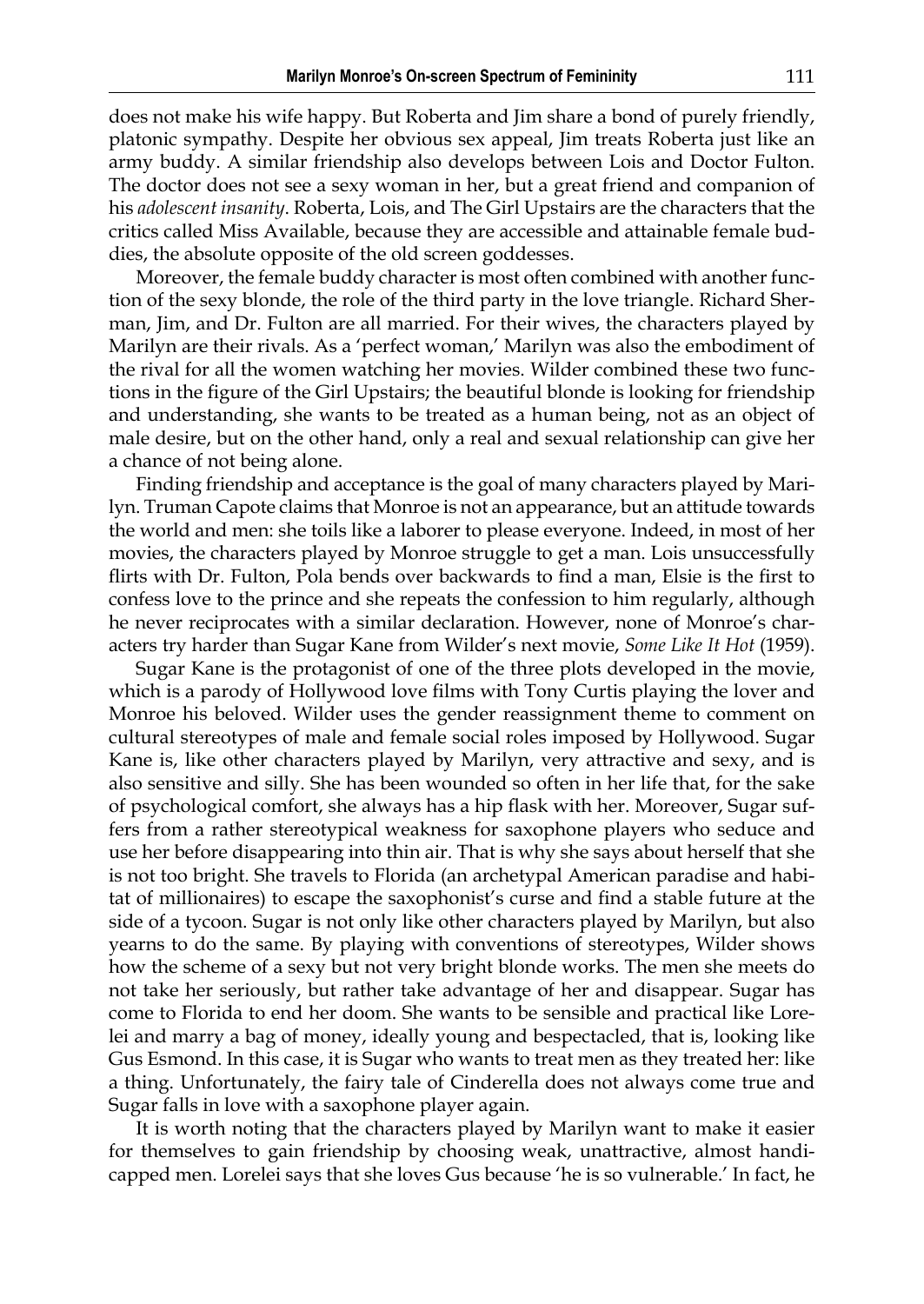is a typical lame duck managed by his father. Freddy, Pola's fiancé is an inconspicuous man with glasses, especially unappealing when his debtor breaks his neck and he has to wear an orthopedic collar. Prince Charles is a middle-aged gentleman who experiences his second youth with Elsie. The masculinity deficits in *Some Like It Hot* could not be clearer: Cary is impotent, and suffers from a low libido.

So this hundred percent woman, the epitome of sex, enters into relationships with half-men. Does she want to dominate them? Only Lorelei knows the power of her kisses, and she is the one who rules over Gus. The remaining characters played by Monroe turn to these not fully masculine men, because they themselves have a psychological complex because of their body, which becomes a burden, something peculiar, a freak of nature, difficult to accept, especially by themselves.

Presenting such characters on screen comforted the male audience. Watching them, even the least attractive man felt valued and desired. After all, no one required him to constantly confirm his masculinity or challenge him. On the other hand, however, the sense of loss and emotional confusion of the characters played by Marilyn evoked a feeling of concern for a weaker being, made them feel as noble and strong knights.

Marilyn's film creations had a completely different effect on women. Gloria Steinem argues that 'For women, Monroe embodied kinds of fear that were just as basic as the hope she offered men: the fear of a sexual competitor who could take away men on whom women's identities and even livelihoods might depend; the fear of having to meet her impossible standard of always giving—and asking nothing in return… [S]he was nothing like the female stars that women moviegoers have made popular. Those stars offered at least the illusion of being in control of their fates… Stars of the classic "women's movies" were actresses like Bette Davis… or Katharine Hepburn… or even Doris Day… Their figures were admirable and neat, but without the vulnerability of a big-breasted woman in a society that regresses men and keeps them obsessed with the maternal symbol of breasts and hips. Watching Monroe was quite different: women were forced to worry about her vulnerability—and thus their own' (Steinem 14-15). Marilyn reminded women of what they had experienced themselves. Sugar's efforts to get a man resembled the efforts of many women to win the favor and affection of their partners. More than once, they too were reduced to a thing for their loved ones, who took what they wanted and walked away like Sugar's saxophone players.

Therefore, apart from playing a female cliché, Marilyn also played a female drama. Apart from being an exaggerated version of female perfection, she also was an exaggerated version of the female frailty resulting from the cruel stereotype of women's and men's social roles.

#### **Type 3. A Woman-Partner, a Serious Statement about Human Tenderness**

In addition to acceptance, the characters played by Marilyn also wanted recognition of their identity. A beautiful blonde not only sought a man's favor, but also tried to gain his recognition as a partner, an autonomous person that has her own, independent views, feelings, and needs. The main characters played by Marilyn expected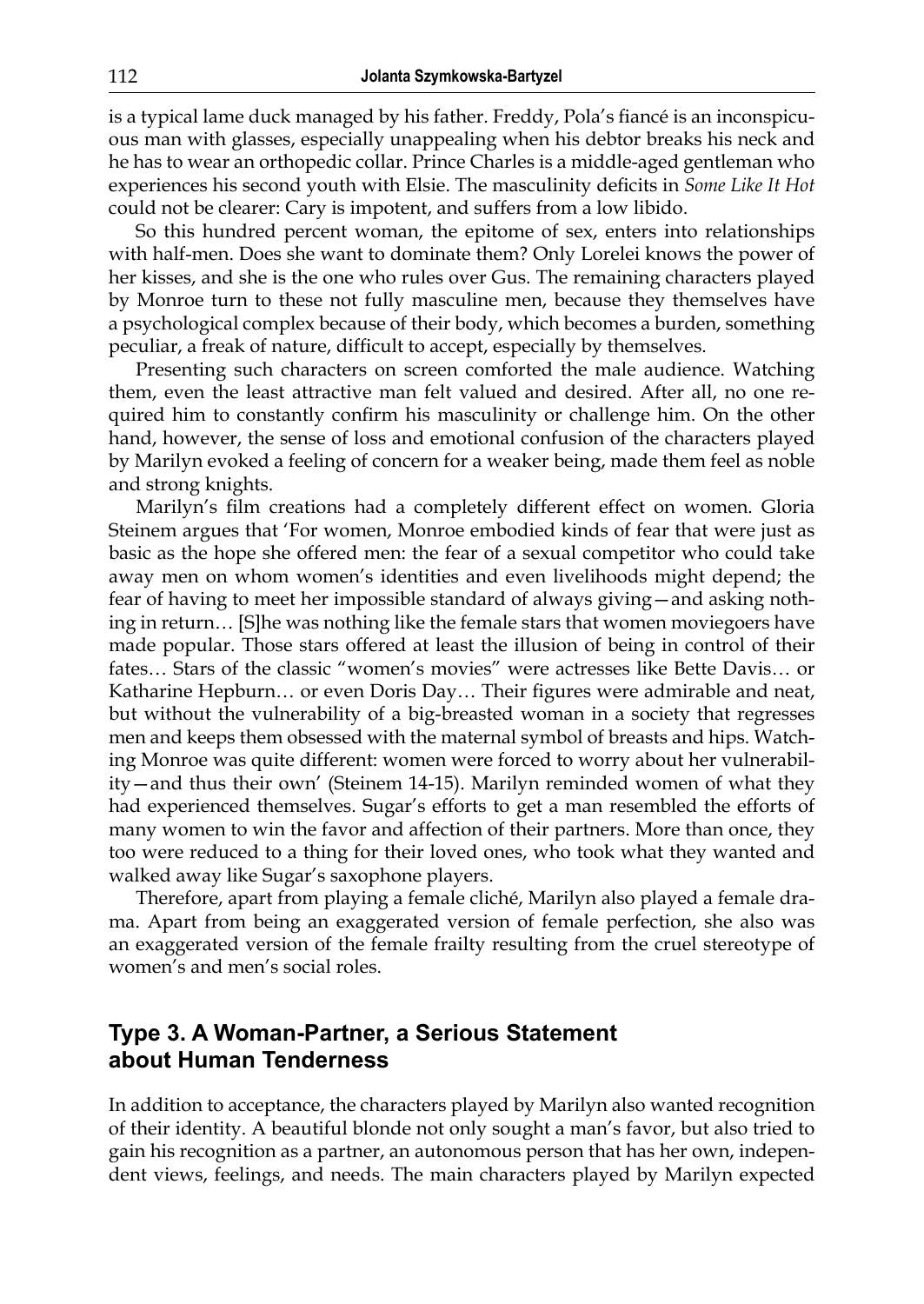not only to be passionately embraced and taken care of by a man; they also required the acknowledgement of their rights and a chance to make a real impact on reality. However, Monroe's screen incarnations as a woman-partner who, with her own reasons, is able to convince and change a man are often forgotten.

This is what happens, for example, in two comedies, the aforementioned *Prince and an Actress* and *Let's Make Love* (1960), directed by George Cukor. The story of Cukor's film, based on a script by Norman Krasna, can be summed up in one sentence: A millionaire falls in love with a poor dancer and wants to get her. Yves Montand was entrusted with the lead male role of Jean Marc Clemont, the New York millionaire with French roots. Amanda (Monroe) seems to be like the typical characters played by Marilyn: a beautiful sexy blonde working in show business. Her rendition of the Cole Porter *My Heart Belongs to Daddy* brings us to the famous woman-child theme. Amanda is also cheerful, lively and unceremonious, but that's where her resemblance to other Marilyn blondes ends, because Amanda is not a dumb girl: she studies at college and doesn't talk nonsense. What is more, she doesn't seek the millionaire's favor. It is Clemont who falls in love with Amanda and tries to get her. He sees in her what he was deprived of while living in a world of high society bound by stiff conventions of the etiquette.

To him, Amanda represents bluntness, honesty, and authenticity. She is like Elsie, who also shows the Prince what real life is all about. Both Amanda and Elsie stand for a better, healthier world, and with their tenderness and sensitivity, they influence the male world of values. The influence is admittedly slight and superficial, due to the poetics of the romantic comedy. However, a completely different dimension is taken by the influence of female values in the strictly male, aggressive, and cruel world of the American Wild West. The poetics of the classical western left little room for a woman character. She was only an addition to the men's world, rarely remembered and recognized. She might have been an object of men's rivalry, a saloon girl entertaining them, or a cowboy's faithful wife. *River of No Return* (1954) is Monroe's first major western. She plays Kay, a saloon singer, and therefore a woman of questionable reputation, who is uncritically in love with Harry Weston (Rory Calhoun), a villain with no respect for her.

Watson's opposite is Matt Calder (Robert Mitchum), a widowed cowboy farmer who after years in prison wants to start a new and honest life and raise his son. When one day, Harry steals Calder's horse and rifle, abandons Kay, and runs away in search of a better life, Calder swears revenge. He treats Kay as a necessary evil and doesn't deal with her any better than her lover did. But as they fight together to survive, and Kay shows her kindness and sensitivity and asks for a little tolerance and understanding, Matt begins to respect her. Kay changes his attitude towards the world and people, teaches him to be humane and open to others. She is not the erotic doll he thought her to be, but a lonely, abandoned and scorned woman who brings gentleness and tenderness into the cruel world of men's games and who is guided by her heart, not the code. It is worth noticing that the movie ends with the 'domestication' of Kay, both literally (Matt takes her out of the saloon, having previously covered her scantily clad body) and symbolically, when Kay throws away her red shoes, a symbol of her old saloon life (Włodek 192).

Related to Kay is Cherie, the protagonist of *The Bus Stop* (1965), directed by Joshua Logan. Cherie, however, is an ambiguous, much deeper character. This is due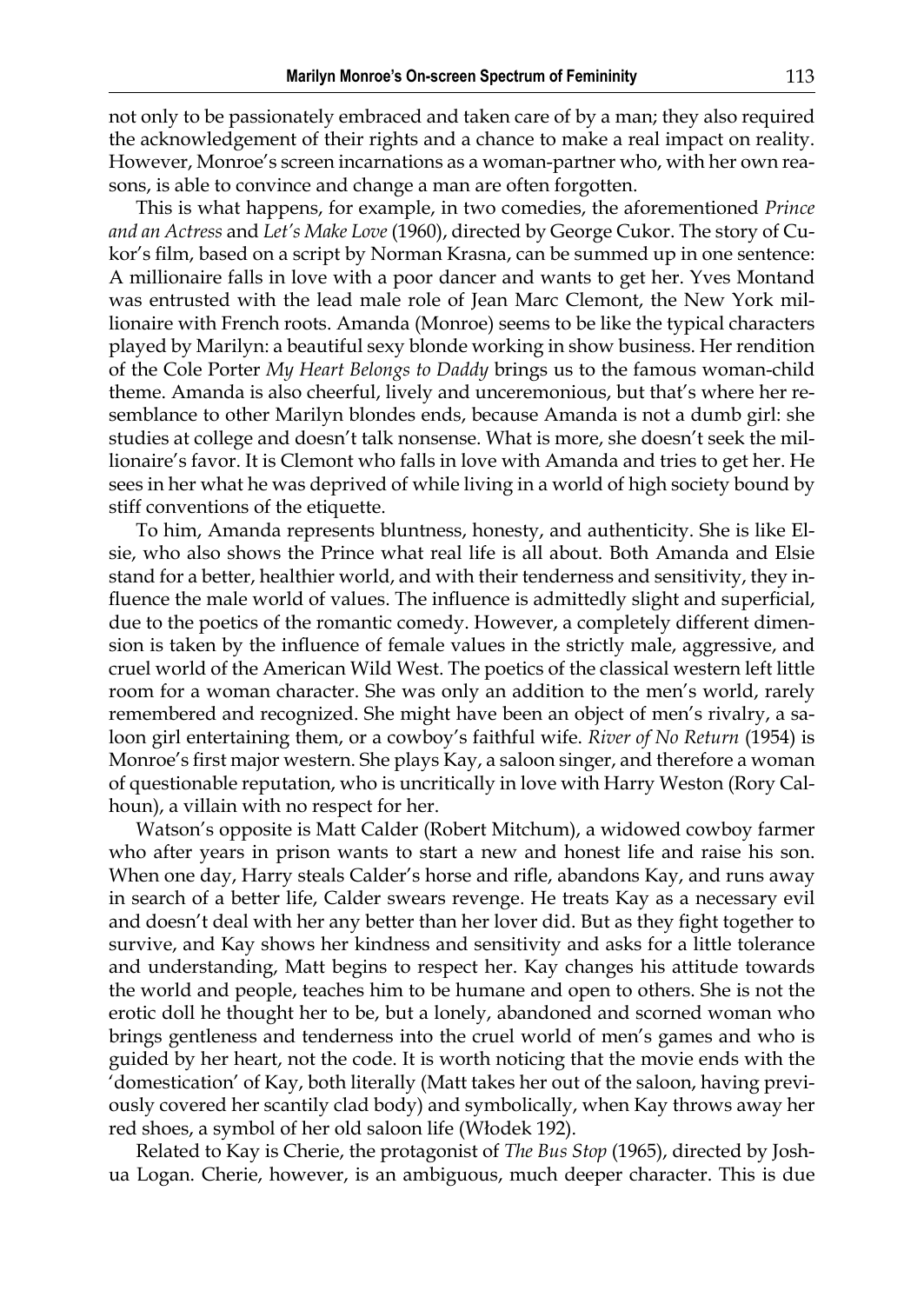not only to a better script and direction, but also to Marilyn herself, who has significantly improved her acting technique.<sup>2</sup> Cherie, like Kay, is 'a southern cracker salon singer' (Guiles 297). She is pathetic, untalented, uneducated, and very plain. Cherie wears old worn-out clothes, has messy hair and sloppy, heavy makeup on a face that is pale with exhaustion. It was Milton Green who gave the character of Cherie 'a pale aspirin-and-black-coffee look, so pale that one could believe she rarely saw the sun; a leached-out human being who sang badly night after night to cowboys who rarely listened, and then collapsed in a hall bedroom at 3 a.m.' (Guiles 304).

Cherie is not a stunning beauty, but a human outcast, a clown who sells herself to survive. She is also a girl with huge dreams and aspirations: she wants to become a star and conquer Hollywood. Fred Lawrence Guiles characterized Cherie as a person 'whose talents are as small as her ambitions are large' (Guiles 297). During one of the nighttime shows, a young cowboy played by Don Murray falls in love with Cherie at first sight. Later that night, he announces that he wants to marry her. He then follows her every step, and when Cherie tries to get away from him, he catches her with a lasso like a mare. A male master and a female slave without the right to decide about herself: this is how a primitive cowboy imagines the world in which he takes everything by force, not caring for anyone's feelings. Cherie does not want to give up her aspirations, desperately defends herself, and runs out of the town, but the cowboy catches her at a roadside inn. 'Here Cherie acts like a wounded bird flapping its wings against the room's walls, where it is being chased by a hunter. She seems to be at the end of her nervous endurance: misguided glances, sticky lips, a colorless voice, a body shaken by shivers, constantly thrown away complaints oscillating between a loving confession and a plea' (Pitera 145). Eventually, the cowboy realizes that he is acting like a bully, that he did not consider Cherie's feelings or plans in order to make her happy.

Cherie's fight is not just about getting the man to say 'please.' Neither is it only a struggle for acceptance, a woman with a past of a poor chanteuse from a dirty bar. It is a fight for identity, for respect, for a position in the relationship. Despite her poor personality and shameful past, it is Cherie who changes the cowboy, introduces gentleness and affection into his world, restrains him with her weakness, and tames him with tenderness. Although it should be added that Cherie probably ends up, like Kay, as the cowboy's wife. As a result, the effectiveness of even the most committed heroines portrayed by Marilyn is always less than expected.

The richest, most profound and at the same time the most complex image of the female psyche is the character of Roslyn Tabor in John Hudson's *Misfits* (1961). The role of Roslyn was written especially for Marilyn, by her then-husband Arthur Miller. The action of the film is set in Reno, Nevada. Roslyn goes there to get a quick divorce. Her whole life has been a mess: a difficult childhood, troubles with her mother, and then with her husband. 'I never really had anyone,' she confesses.

Loneliness, difficult experiences and resentful bitterness make Roslyn oversensitive, almost neurotic; even when she smiles, there is still sadness in her eyes. At the same time, she is a beautiful, mature woman. Her appearance, very feminine

<sup>2</sup> In 1955, Marilyn left for New York City to study Method acting at Lee Strasberg's famous Actor's Studio. The influence of the Method is very pronounced in the creation of Cherie's character.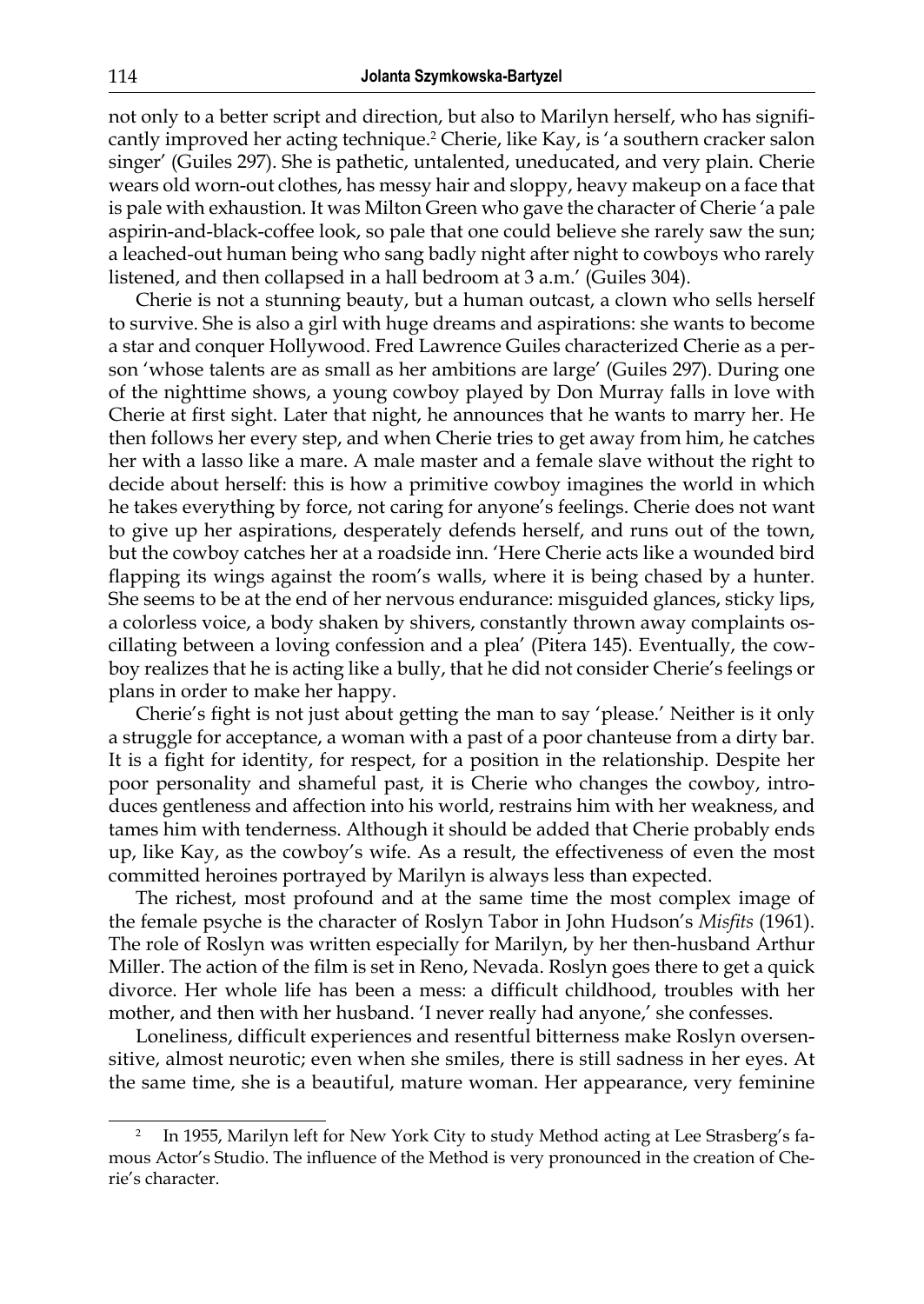soft voice, and sad eyes attract the attention of men. In Miller's story, Roslyn's feminine sensitivity is juxtaposed with the male world represented by Gay Langland (Clark Gable), an elderly cowboy and self-confident pragmatist, Guido Racanelli (Eli Wallach), a seemingly lost widower, but in fact a hypocritical egoist and chauvinist, and the most sensitive of the three: Perce Howland (Montgomery Clift), a very unfortunate young cowboy. The whole male microcosm represents the values of the archetypal, ending world of the classic western movies: the male pride, honor, harshness bordering on cruelty and the need for unlimited freedom. Gay and Roslyn are complete opposites and possibly for this very reason, they attract each other. He is touched by her delicacy and fragility, she is impressed by his roughness and strength. Mutual fascination between a man and a woman ensues, but only to a certain extent. Roslyn cannot understand Gay's cruelty, which he identifies with his masculinity. He cannot accept her almost hysterical concern for everything. However, what Gay so ostentatiously presents is only a mask to hide his weakness, a form of window dressing. He is not at all a strong, independent man who loves freedom above all; he is a suffering father who is disregarded by his children and drowns his worries in alcohol. Guido and Perce are also losers who, under the guise of masculinity and the illusion of freedom, try to cover up the feelings of emptiness of a wasted life. Worse still, these three cowboys engage in a trade that defies the cowboy ethos: they catch wild mustangs and sell them for dog food.

Roslyn is shocked when she sees the cruel tying of horses:

'Horse killers! Killers! Murderers! You're liars! All of you, liars! You're only happy when you can see something die! Why don't you kill yourself to be happy? You and your God's country! Freedom! I pity you! You're three dear, sweet, dead men!'

Perce, the most reflective of the three, frees the horses, but Gay does not give up: he tames a stallion himself and then lets him go. He wants to prove to himself that he has a superior power to subdue the animal and that releasing the mustang was his own decision, not an act of submission to the woman. Notwithstanding, it becomes clear that Roslyn's tenderness and care are the only unchanging values on display. They protect and save, are connected with life. Cruelty, harshness and misconceived masculinity are just a pretense that leads to death and destruction. The role of Roslyn was Marilyn's last full appearance, and the only one in which her character has made a positive and serious claim about human tenderness and she, a woman, had the power to influence men's actions. Externally an ideal of femininity, Roslyn also internally is a well of feminine qualities: sensitivity, empathy, fragility. She is a stereotype of a woman, just as Gay is a stereotype of a man. Both of these roles, played by Monroe and Gable, take on a special dimension. Marilyn is no longer a childwoman; she has a mature face, puffy eyes, a plump figure. When she appears on the screen in tight-fitting jeans and pigtails, she looks like a caricature of a child-woman. Her sensitivity takes the form of a neurosis, and she kills her weakness with alcohol. The same is true of Gable: the embodiment of the mannish and assertive male ideal in the type of Rhett Butler from *Gone with the Wind* (1939) becomes a parody of a man in Huston's movie. He is still attractive and keeps a stiff upper lip, but this appearance of attractiveness masks his weakness and confusion.

Everyone is mismatched in *The Misfits*: cowboys do not fit the new customs entering the Wild West, wild horses have no place in modern civilization, Roslyn does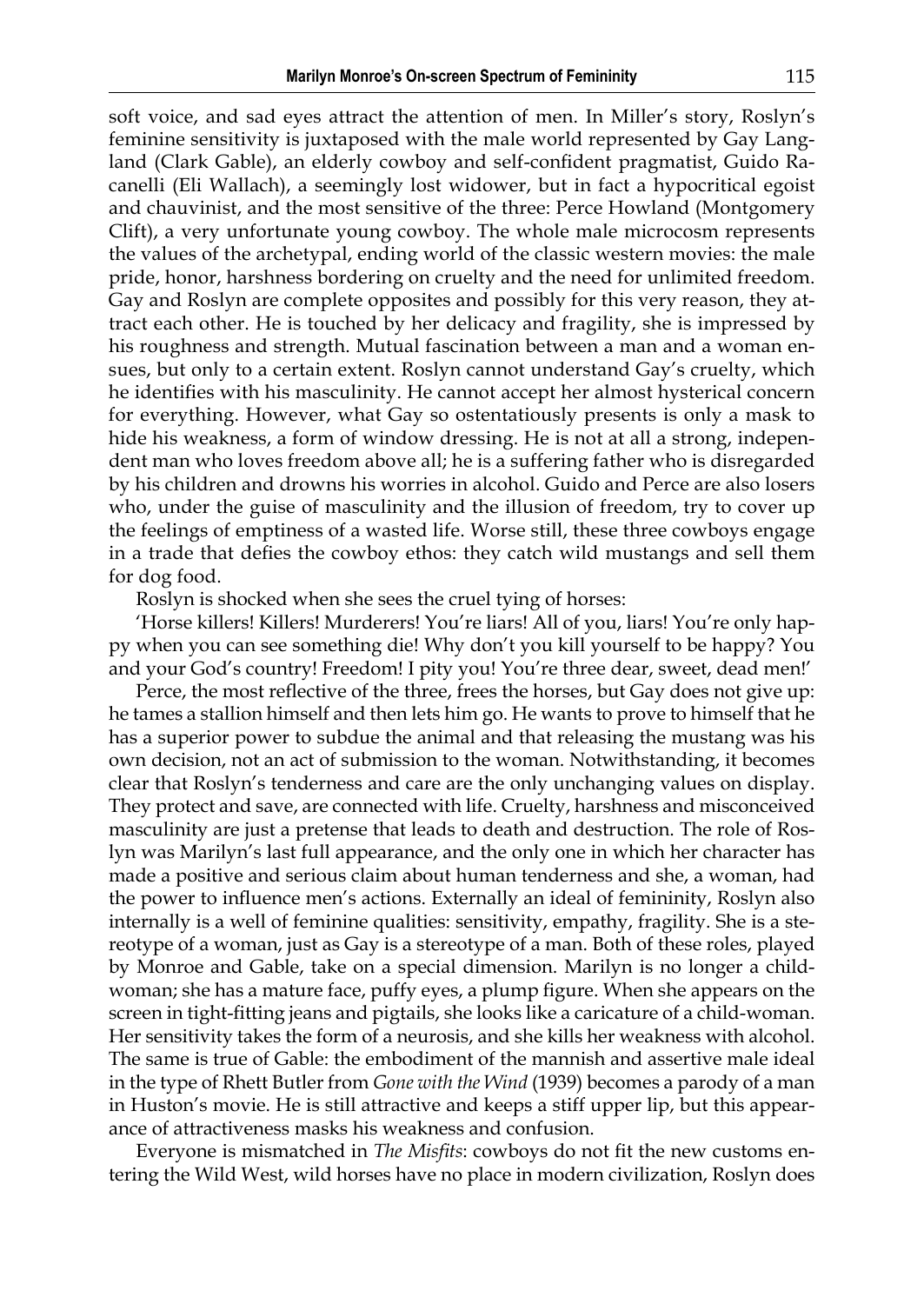not conform to male rules, and movie stars deny their old screen images. Kay, Cherie, and Roslyn are dramatic complements to the silly girls Marilyn played in musicals and comedies. With their kindness and sensitivity, they save themselves and others. Roslyn makes a point that is the essence of the impact Monroe's characters make: 'We're all dying, aren't we. All the husbands and all the wives. Every minute. And we're not teaching each other what we really know, are we?'

#### **Summary**

The characters played by Marilyn tell about people learning from each other, about peaceful coexistence, understanding and mutual acceptance, friendship and tolerance. Kay, Cherie and Roslyn do not fight for domination over their men, they only want to be recognized in their subjectivity and become partners with equal rights and recognition of their sound judgement.

It seems that today, sixty years after Marilyn Monroe's death, the image of femininity she presented has left no trace in our times. Social and economic conditions have forced women to fight for their rights, without leaving too much room for sensitiveness, gentleness and easygoing. Men threatened by female expansion subconsciously long for tender partners who will feed their ego. It is not about Marilyn's look, as the canons of beauty are changing, but about the message of her archetypal femininity as tender and touching at the same time.

Rather than a precise typology, the above analysis of the characters played by Marilyn Monroe is merely an attempt to describe them and define their contribution to the emergence of the artistic and social phenomenon called 'Marilyn Monroe.' If no book has yet been devoted to her film characters, it is probably also because each of them was not so much *played* by her as in fact *was* her. Lorelei, Sugar, Kay, and Roslyn are Marilyn Monroe—platinum blonde, with a wonderful body, using only the proper system of signs by which the viewers could identify her: half-closed eyes, carmine lips, childish low voice, and a cakewalk.

The star gives to the character presented on the screen as much as she takes from it; the star and her on-screen myth are inseparable. They influence each other and constantly increase their attractiveness, thus blurring the line between the actor's personality and her screen image, between reality and myth. John Huston, who directed Marilyn twice, when asked what he thought about her acting techniques, replied: 'She had no techniques. It was all the truth, it was only Marilyn. But it was Marilyn, plus. She found things about womankind in herself… She was not acting—I mean, she was not pretending to an emotion. It was the real thing' (Mills 142).

All characters played by Marilyn are dominated by her personality. In each, one can find the fate of Marilyn herself or the problems she struggled with: loneliness, misunderstanding, maladjustment, but also a consistent fight to be herself. The fate of Marilyn and the fate of the on-screen girls form one narrative, one morality play, which, for Marilyn, ended sixty years ago, on August 5, 1962. But the characters she portrayed and in which she survives continue to invite succeeding generations to savor fantasies which are constantly creating new versions of the Marilyn Monroe myth.